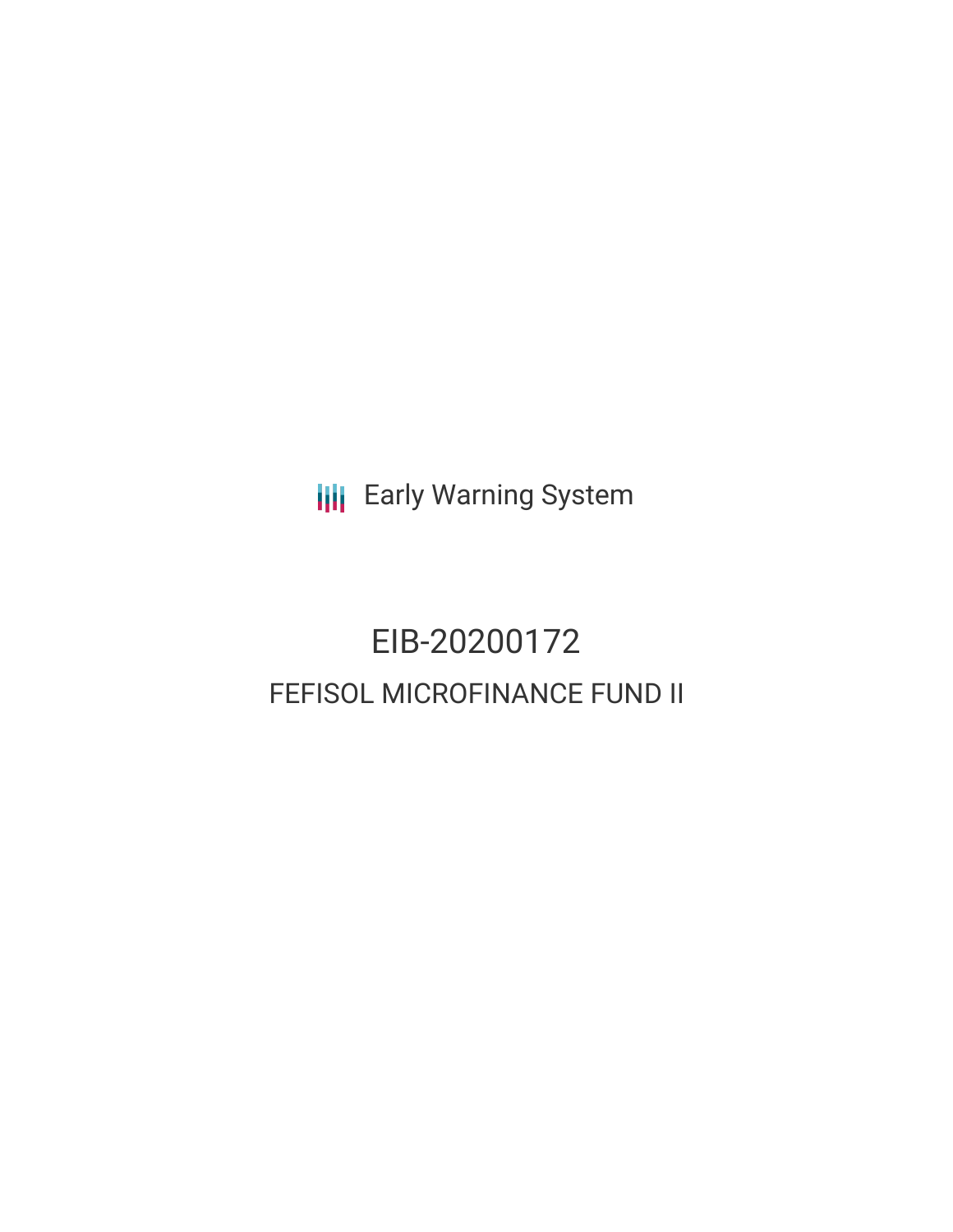

#### **Quick Facts**

| <b>Financial Institutions</b> | European Investment Bank (EIB)                                                       |
|-------------------------------|--------------------------------------------------------------------------------------|
| <b>Status</b>                 | Approved                                                                             |
| <b>Bank Risk Rating</b>       |                                                                                      |
| <b>Borrower</b>               | ALTERFIN CV, SOLIDARITE INTERNATIONALE POUR LE DEVELOPPEMENT ET L'INVESTISSEMENT SCA |
| <b>Sectors</b>                | Finance                                                                              |
| <b>Investment Type(s)</b>     | Loan                                                                                 |
| <b>Loan Amount (USD)</b>      | $$5.96$ million                                                                      |
| <b>Project Cost (USD)</b>     | $$41.69$ million                                                                     |
|                               |                                                                                      |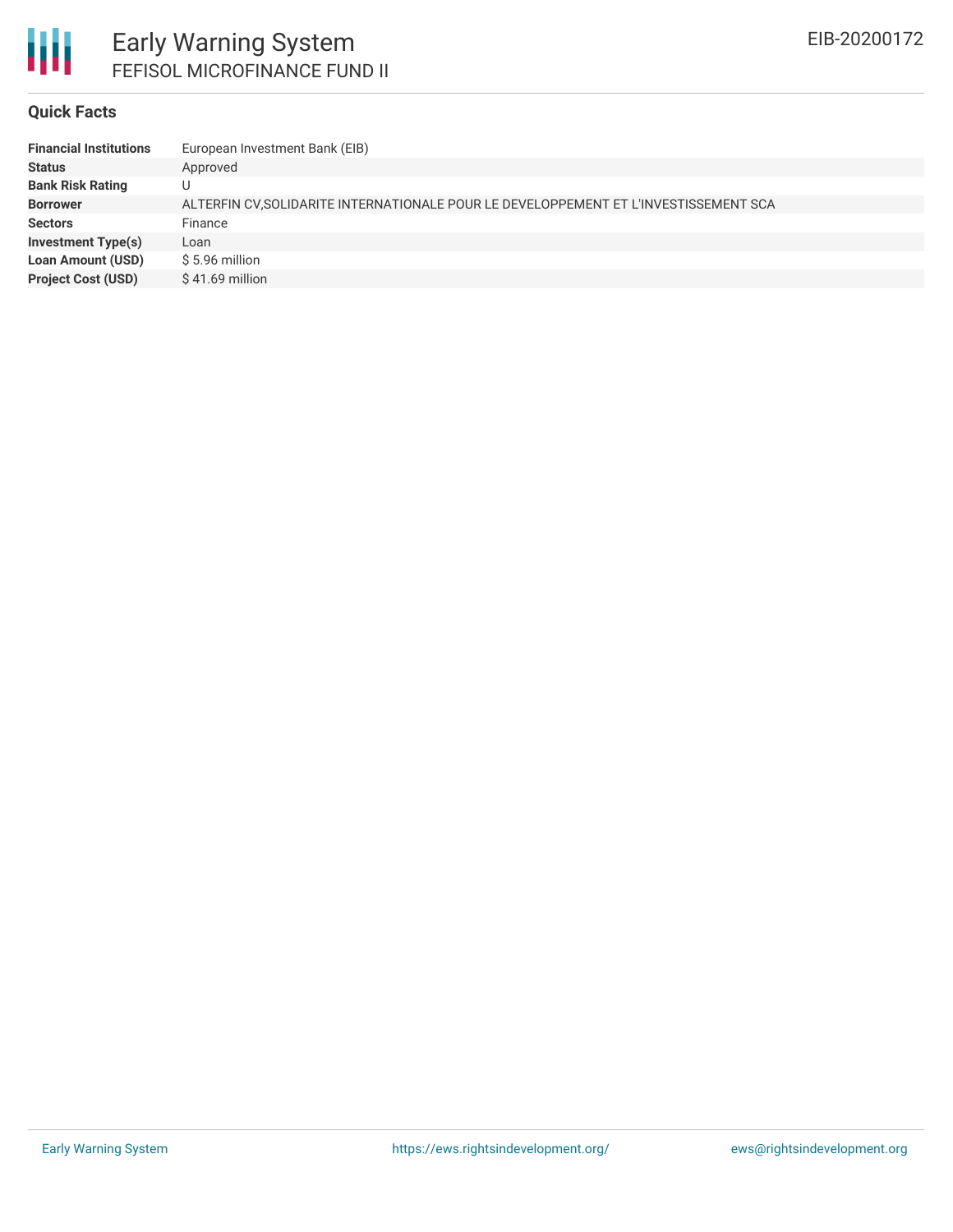

## **Project Description**

According to the bank website, this project is equity participation in a successor microfinance investment fund operating throughout Africa with the objective of providing debt to rural microfinance institutions (MFIs) and small agricultural entities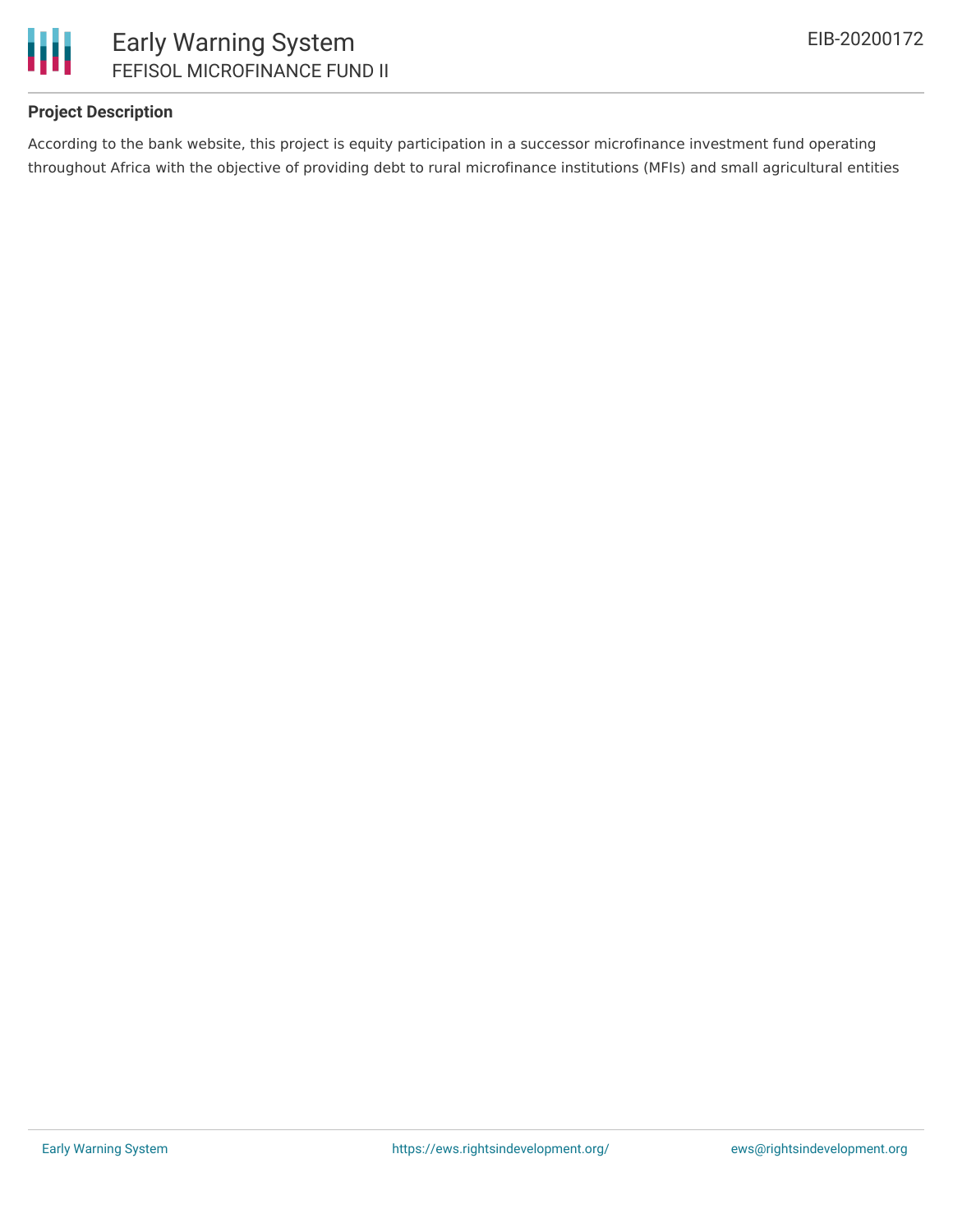

### **Investment Description**

European Investment Bank (EIB)